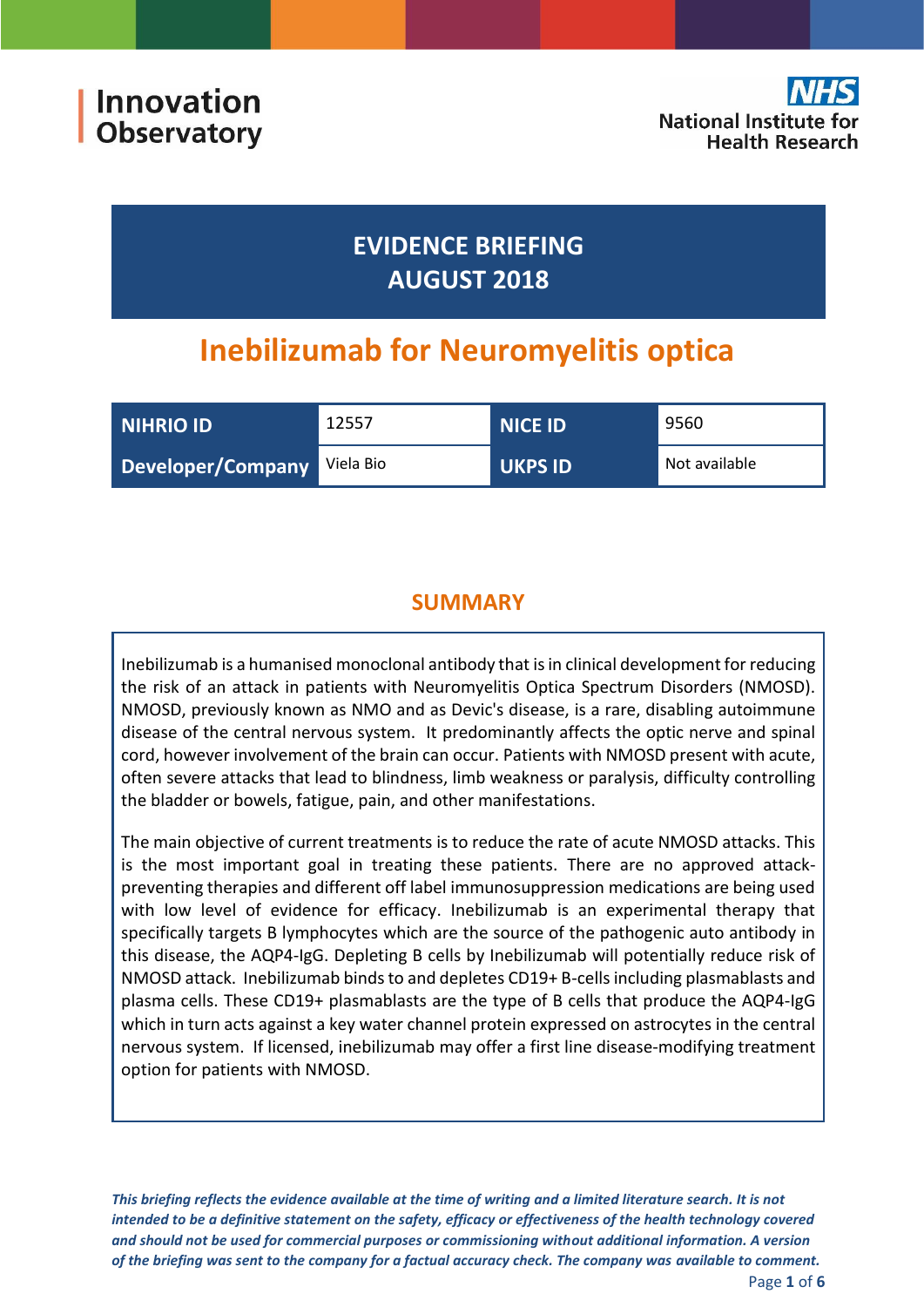## **PROPOSED INDICATION**

Neuromyelitis Optica Spectrum Disorders (NMOSD). 1

# **TECHNOLOGY**

#### **DESCRIPTION**

Inebilizumab (anti-CD19 MAb, MEDI-551) is a humanised anti-CD19 monoclonal IgG1 antibody, which targets the CD-19 receptor on B lymphocytes and cause lysis of the cell and complete B cell depletion. CD19 is widely expressed on the B-cell lineage including on antibody producing cells (plasmablasts and plasma cells), which are at the end of B cell development and maturation line. Autoantibodies against the AQP4 receptor on the water channel of astrocytes in the central nervous system are believed to be the cause of the neuron damage, so depleting these cells has a potentially significant therapeutic effect in preventing NMOSD attack. $2,3$ 

In the phase II/III clinical trial (NCT02200770) inebilizumab is administered intravenously at a dose of 300mg on day 1 and day 15, and then every 26 weeks thereafter.

#### **INNOVATION AND/OR ADVANTAGES**

No licenced treatment for NMOSD attack prevention exists, and current treatment are used empirically, off-label, without robust supporting data from randomized, controlled clinical studies. Inebilizumab is one of the first medicinal therapies in development to address the cause of the disease. This presents an advantage over current steroid and immunotherapy treatments, which work by non-specifically dampening the immune system and are associated with a variety of risks, including infection. 4

#### **DEVELOPMENT STATUS AND/OR REGULATORY DESIGNATIONS**

Inebilizumab does not currently have Marketing Authorisation in the EU/UK for any indication.

- Inebilizumab is a designated orphan drug in the USA in 2016 for NMOSD
- Inebilizumab is a designated orphan drug in the EU in 2017 for NMOSD<sup>5</sup>

### **PATIENT GROUP**

#### **DISEASE BACKGROUND**

Neuromyelitis Optica Spectrum Disorders (NMOSD), previously known as NMO and as Devic's disease, is a rare, disabling autoimmune disease of the central nervous system. It most commonly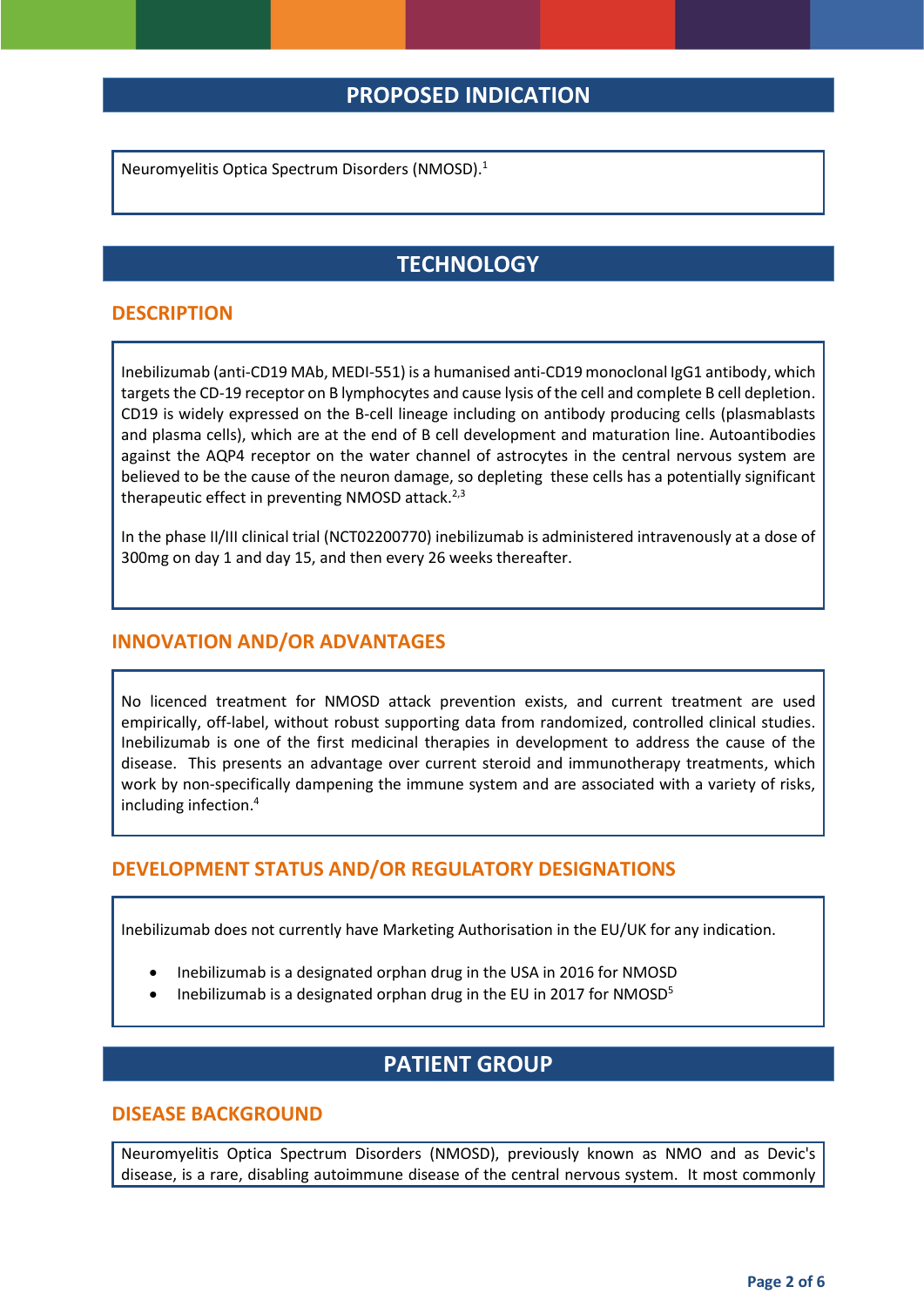affects the optic nerve and spinal cord, which can lead to optic neuritis and transverse myelitis.<sup>6</sup> Patients present with acute, often severe, attacks of blindness and paraparesis or quadriparesis, accompanied by sensory and sphincter impairments. Most patients have relapsing attacks (separated by months or years with partial recovery), with usually sequential index episodes of optic neuritis and myelitis. A relapsing course is more frequent in women, and nearly 90% of patients are female (typically late middle-aged). Incomplete recovery from attacks is typical, giving rise to accumulative attack-related disability. More rarely, the disease course is monophasic, with nearly simultaneous index episodes of optic neuritis and myelitis. This form may occur in younger individuals with no sex predilection. Rarely, patients experience other neurological manifestations, including intractable vomiting and nausea due to inflammation in the medulla, endocrine and sleep disorders due to involvement of the hypothalamus, and attacks of cerebral oedema that may cause confusion or coma. Patients with NMOSD frequently have other systemic autoimmune disorders, such as systemic lupus erythematosus (SLE), Sjögren's syndrome or myasthenia gravis. 7 NMOSD used to be considered as a variant of multiple sclerosis, but is now recognized as a standalone disease.

The prognosis of NMOSD is variable: patients may recover completely from individual attacks, but residual neurological deficits are common and sometimes severe. Unrecognised or untreated, up to 30% of patients may die in the first 5 years of their illness of an attack of severe myelitis leading to respiratory failure. A high proportion of patients will become legally blind in one or both eyes and/or have substantial residual paraparesis. The impact of early treatment with an effective long term agent is unknown, but current evidence suggests that the attack rate may be reduced by over 50% with effective immunosuppressive therapy.<sup>7</sup>

### **CLINICAL NEED AND BURDEN OF DISEASE**

The prevalence of NMO in the UK is 0.7 per 100,000.<sup>8</sup>

According to HES data for England, there were 418 admissions in 2016-17 for neuromyelitis optica (ICD-10 G36.0), and 513 finished consultant episodes. $9$ 

# **PATIENT TREATMENT PATHWAY**

#### **PATIENT PATHWAY**

There is no cure at present for NMOSD, and treatments focus on preventing acute attacks and minimizing the damage when attack occur. For treating an acute attack patients usually receive steroids in the first instance, followed by therapeutic plasma exchange if further treatment is required. As NMO takes a relapsing course in most cases, with often incomplete recovery and rapid accumulation of neurological deficits, long-term off label maintenance immunosuppressive treatments are used. 10

#### **CURRENT TREATMENT OPTIONS**

 Acute: High-dose corticosteroids, in particular intravenous methylprednisolone (IVMP), are used as first-line therapy to reduce inflammation around the site of the nerve damage.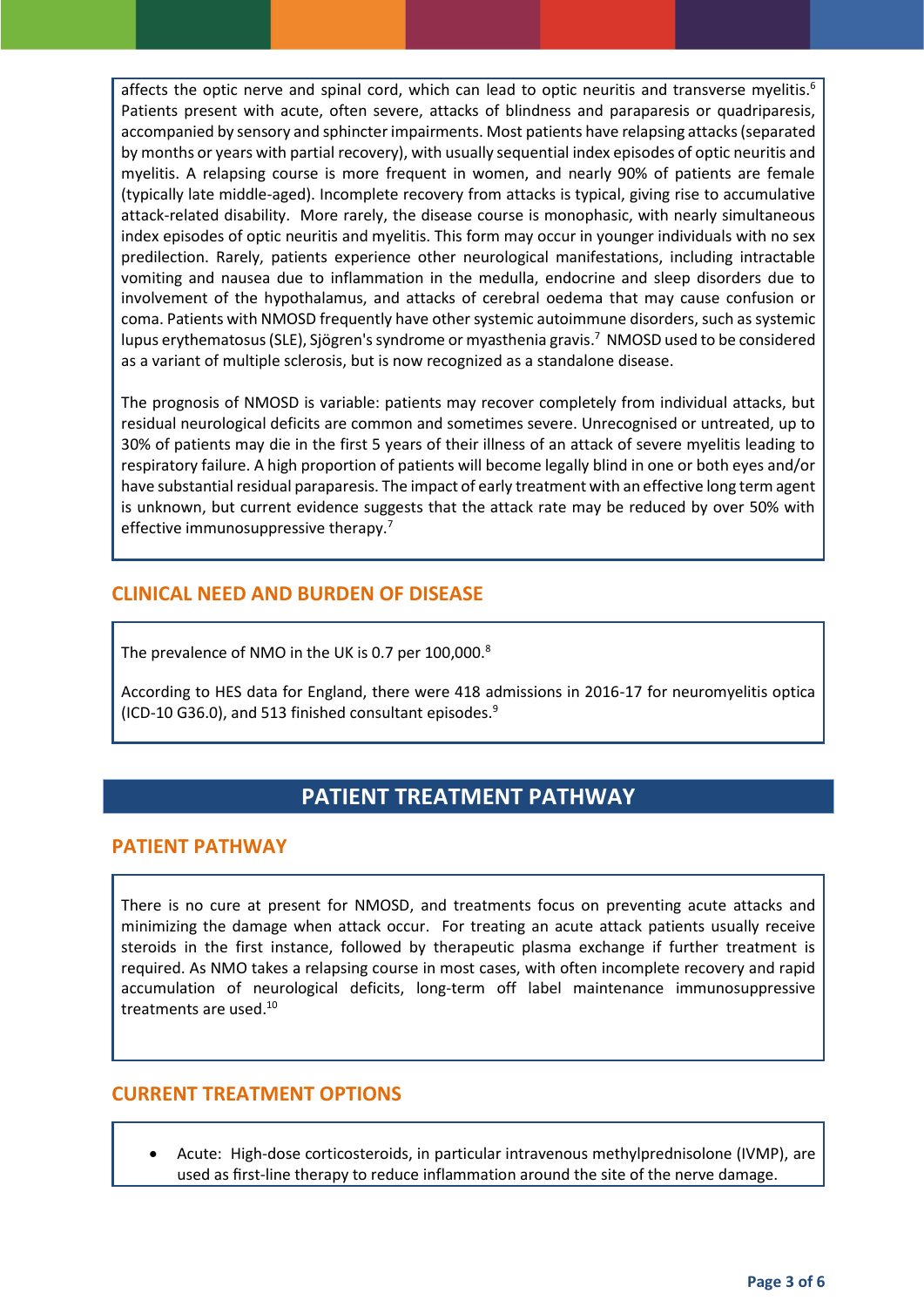- When steroids are ineffective, plasma exchange or plasmapheresis is used as escalation therapy.<sup>4</sup>
- Long-term immunosuppressants such as azathioprine, methotrexate or mycophenolate are used off-label with the goal of reducing risk of relapse, but have not been proven effective in randomized controlled studies. These agents appear to have similar efficacy based on case series and uncontrolled studies.<sup>10</sup>
- Similarly, off-label Rituximab therapy appears to reduce the frequency of NMOSD relapses and neurological disability in patients with NMOSD based on uncontrolled studies and case series, although the safety profile suggests that caution should be used in prescribing it as first-line therapy.<sup>11</sup>

#### **PLACE OF TECHNOLOGY**

If licensed, inebilizumab would offer a first line treatment option for patients with NMOSD who currently have no curative treatments available.

| <b>CLINICAL TRIAL INFORMATION</b> |                                                                                                                                                                                                                                                                                                                                              |  |
|-----------------------------------|----------------------------------------------------------------------------------------------------------------------------------------------------------------------------------------------------------------------------------------------------------------------------------------------------------------------------------------------|--|
| <b>Trial</b>                      | N-Momentum, NCT02200770, CD-IA-MEDI-551-1155, 2014-<br>000253-36; inebilizumab vs placebo; phase II/III.                                                                                                                                                                                                                                     |  |
| <b>Sponsor</b>                    | MedImmune                                                                                                                                                                                                                                                                                                                                    |  |
| <b>Status</b>                     | Ongoing                                                                                                                                                                                                                                                                                                                                      |  |
| <b>Source of Information</b>      | Publication, <sup>6</sup> trial registry <sup>1</sup>                                                                                                                                                                                                                                                                                        |  |
| Location                          | EU (not incl UK), USA, Canada and other countries.                                                                                                                                                                                                                                                                                           |  |
| <b>Design</b>                     | Randomised, placebo-controlled.                                                                                                                                                                                                                                                                                                              |  |
| <b>Participants</b>               | n=252 (planned); aged 18 years and older; NMO/NMOSD.                                                                                                                                                                                                                                                                                         |  |
| <b>Schedule</b>                   | Randomised to inebilizumab 300 mg IV on day 1 and day 15, then<br>every 26 weeks thereafter; or placebo on day 1 and day 15.                                                                                                                                                                                                                 |  |
| Follow-up                         | Active treatment for maximum 197 days, followed by an open label<br>period of minimum one and maximum three yrs.                                                                                                                                                                                                                             |  |
| <b>Primary Outcomes</b>           | Time to onset of an adjudicated NMO/NMOSD attack.                                                                                                                                                                                                                                                                                            |  |
| <b>Secondary Outcomes</b>         | Annualised attack rate; adverse events; TMAX and CMAX;<br>incidence of anti-drug antibodies directed against MEDI-551;<br>worsening in EDSS (Expanded Disability Status Scale); change in<br>low-contrast visual acuity binocular score; cumulative total active<br>MRI lesions; number of NMO/NMOSD-related in-patient<br>hospitalisations. |  |
| <b>Key Results</b>                | $\overline{\phantom{a}}$                                                                                                                                                                                                                                                                                                                     |  |
| <b>Adverse effects (AEs)</b>      |                                                                                                                                                                                                                                                                                                                                              |  |
| <b>Expected reporting date</b>    | Study completion date reported as Aug 2019.                                                                                                                                                                                                                                                                                                  |  |

# **ESTIMATED COST**

The cost of inebilizumab is not yet known.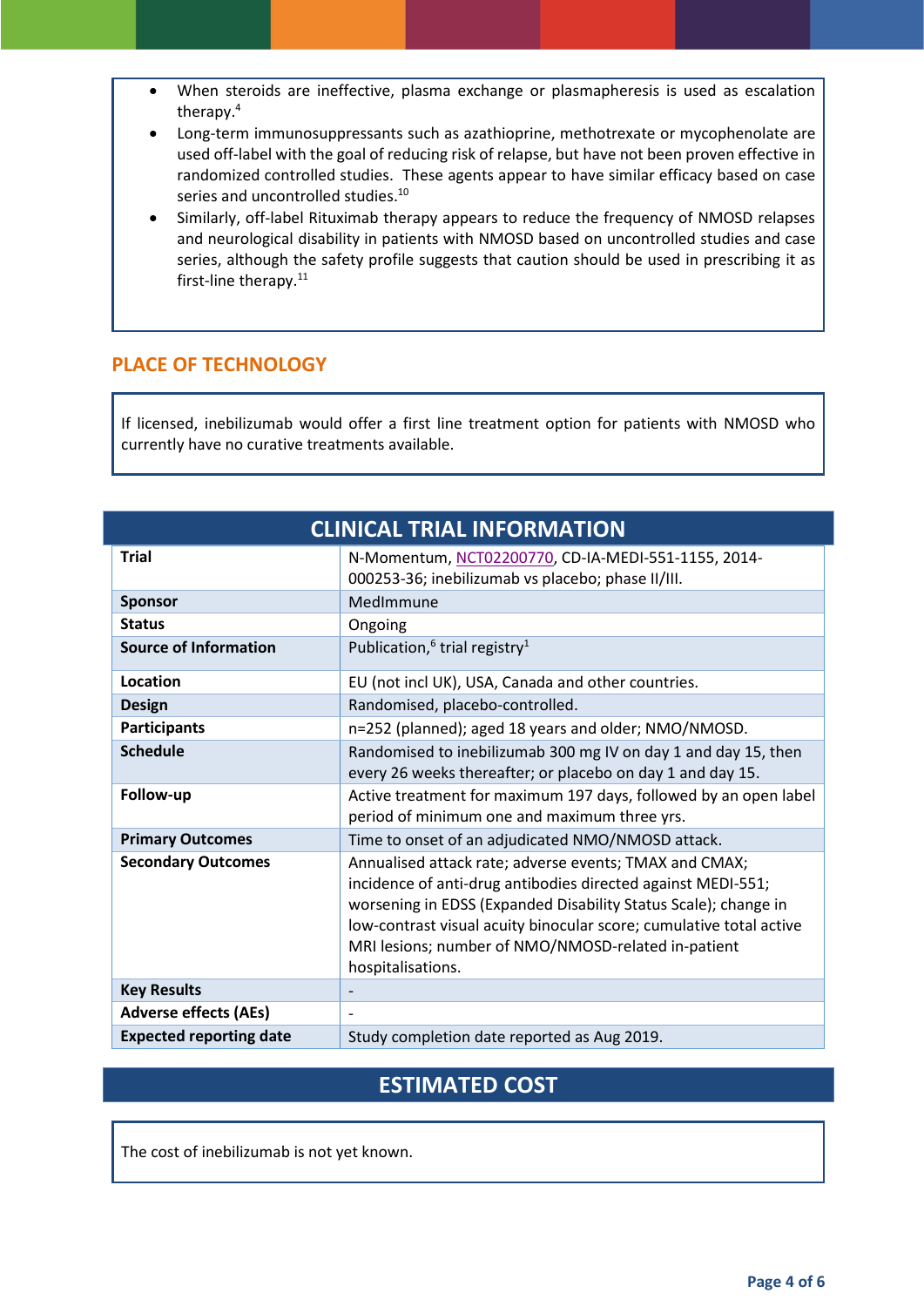## **ADDITIONAL INFORMATION**

## **RELEVANT GUIDANCE**

#### **NICE GUIDANCE**

None identified.

#### **NHS ENGLAND (POLICY/COMMISSIONING) GUIDANCE**

- NHS England. 2013/14 NHS Standard Contract for Neuromyelitis Optica Service (Adults and Adolescents). D04/S(HSS)/b.
- NHS England. 2013/14 NHS Standard Contract for Neurosciences: Specialised Neurology (Adult). D04/S/a.
- NHS England. 2013/14 NHS Standard Contract for Specialised Ophthalmology. D12/S/a.

#### **OTHER GUIDANCE**

 Trebst et al. Update on the diagnosis and treatment of neuromyelitis optica: recommendations of the Neuromyelitis Optica Study Group (NEMOS). 2014.<sup>10</sup>

### **REFERENCES**

- 1 ClinicalTrials.gov. *A double-masked, placebo-controlled study with open label period to evaluate MEDI-551 in neuromyelitis optica and neuromyelitis optica spectrum disorders*. 2018 11 July 2018. Available from: [https://clinicaltrials.gov/ct2/show/NCT02200770?term=MEDI-](https://clinicaltrials.gov/ct2/show/NCT02200770?term=MEDI-551&cond=Neuromyelitis&rank=1)[551&cond=Neuromyelitis&rank=1](https://clinicaltrials.gov/ct2/show/NCT02200770?term=MEDI-551&cond=Neuromyelitis&rank=1) [Accessed 17 July 2018]
- 2 Viela Bio. *Our portfolio*. 2018. Available from[: https://vielabio.com/portfolio/](https://vielabio.com/portfolio/) [Accessed 14 Aug 2018]
- 3 Araki M, Yamamura T. Neuromyelitis optica spectrum disorders: emerging therapies. *Clinical and Experimental Neuroimmunology*. 2017;8(2):107-16.
- 4 NMO UK. *Treatment of NMOSD*. 2018. Available from[: https://www.nmouk.nhs.uk/what-is](https://www.nmouk.nhs.uk/what-is-nmo/treatments)[nmo/treatments](https://www.nmouk.nhs.uk/what-is-nmo/treatments) [Accessed 18 July 2018]
- 5 European Medicines Agency. *EU/3/17/1856*. 2017. Available from: [http://www.ema.europa.eu/ema/index.jsp?curl=pages/medicines/human/orphans/2017/05/](http://www.ema.europa.eu/ema/index.jsp?curl=pages/medicines/human/orphans/2017/05/human_orphan_001948.jsp&mid=WC0b01ac058001d12b&source=homeMedSearch) [human\\_orphan\\_001948.jsp&mid=WC0b01ac058001d12b&source=homeMedSearch](http://www.ema.europa.eu/ema/index.jsp?curl=pages/medicines/human/orphans/2017/05/human_orphan_001948.jsp&mid=WC0b01ac058001d12b&source=homeMedSearch) [Accessed 20 July 2018]
- 6 Cree BAC, Bennett JL, Sheehan M, Cohen J, Hartung H-P, Aktas O, et al. Placebo-controlled study in neuromyelitis optica - ethical and design considerations. *Multiple Sclerosis Journal*. 2015 2016/06/01;22(7):862-72.